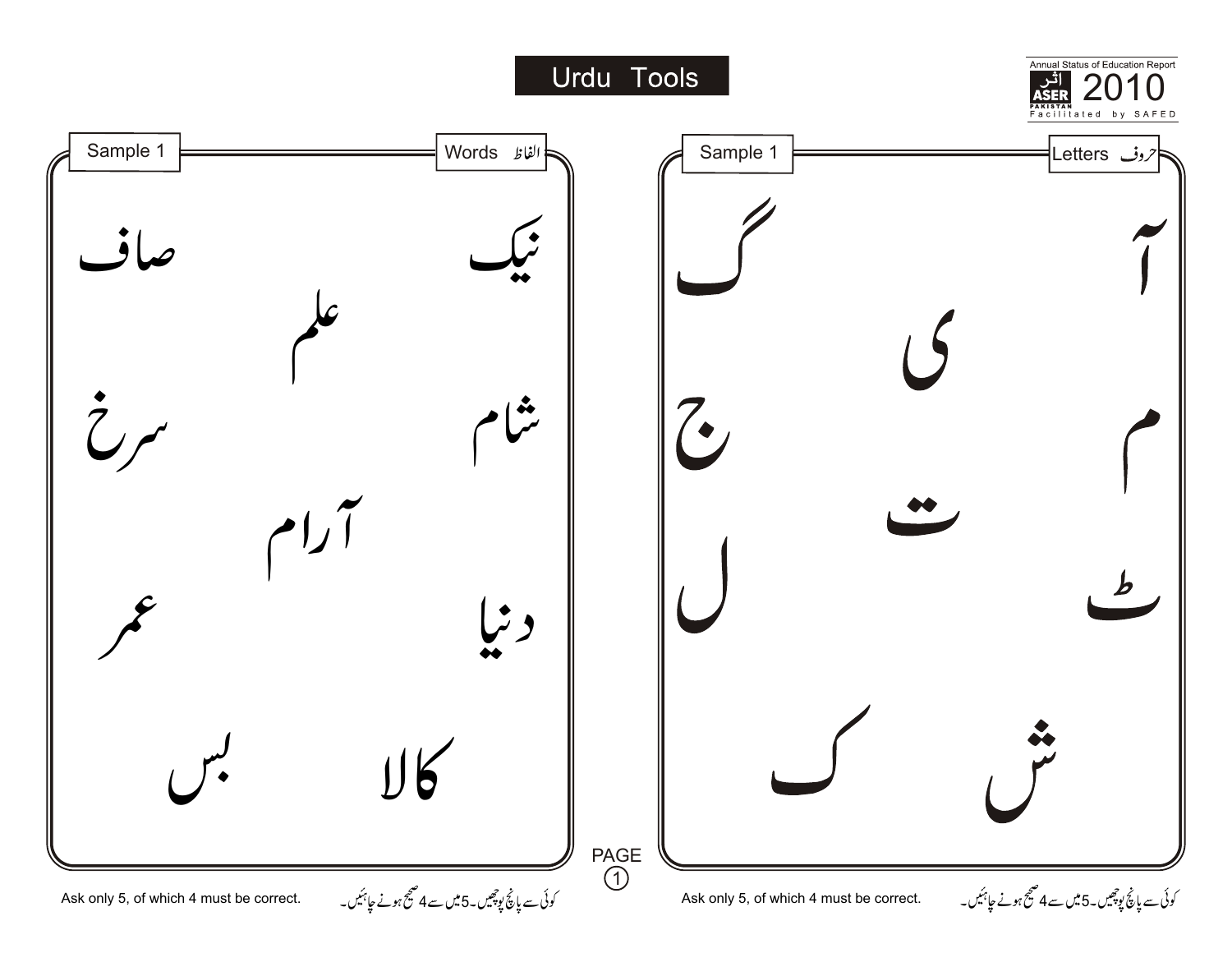**Status of Education Report** 2010 Urdu Tools **Start Here** Sample 1  $\Box$  Sample 1 Sentences **Storv** ہمارے کھر میں ایک بحن ہے۔ رائی اور عذرا دونوں بہنیں ہیں۔ وہ صحن میں پودے گئے ہوئے ہیں۔ دونوں اچھی دوست ہیں۔ ہمیشہ ساتھ *پ*ودوں کو پانی ڈالتے ہیں۔ ساتھ کھیلتی ہیں ، گر سکول میں الگ یودے بہت خوب صورت ہیں۔<br>۔ جماعت میں بڑھتی ہیں۔ رائی کو اپنی Sentences  $\lambda$ یڑھائی میں عذرا سے مددملتی ہے۔اس ہماراسکول بہت اچھاہے۔ لئے وہ سکول میں ا<u>چھے</u> بمبروں سے پاس اس میں جار کمرے ہیں۔ ہوئی ہے۔دونوں بہنیں ہمیشہ خوش رہتی ایک بڑامیدان ہے۔ تال ۔ ہم و ہاں کھیلتے ہیں۔ PAGE  $\circled{2}$ روانی سے کہانی کےطور پر بڑھ سکے۔ Should read fluently as a story. Ask the child to read any **one** Para. Ask the child to read any <u>one</u> Para.<br>Should read as a sentence. ی*چ سے کو*نی ایک پیرا پڑھے تھے جون میں جون میں ج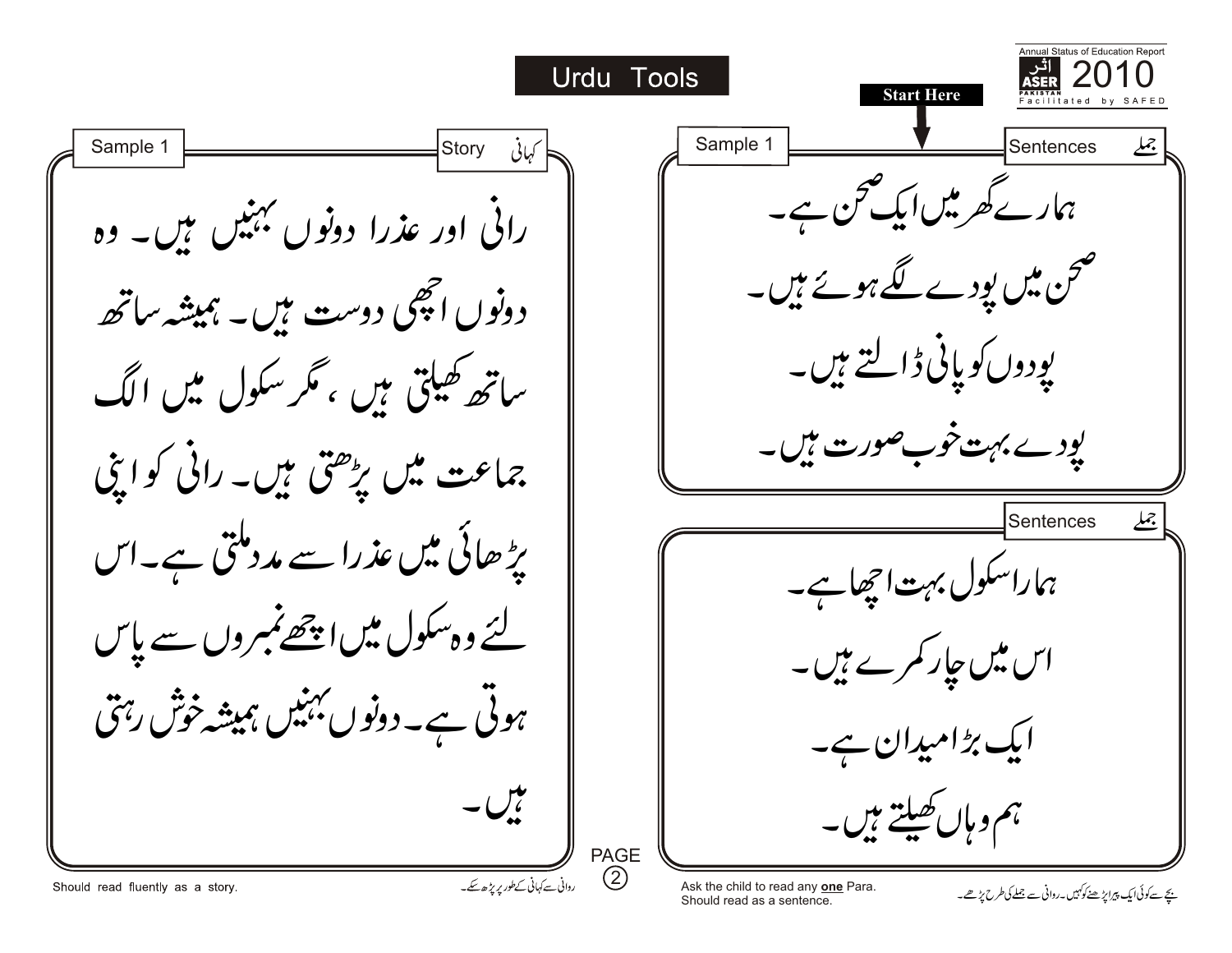## Urdu Tools

Annual Status of Education Report